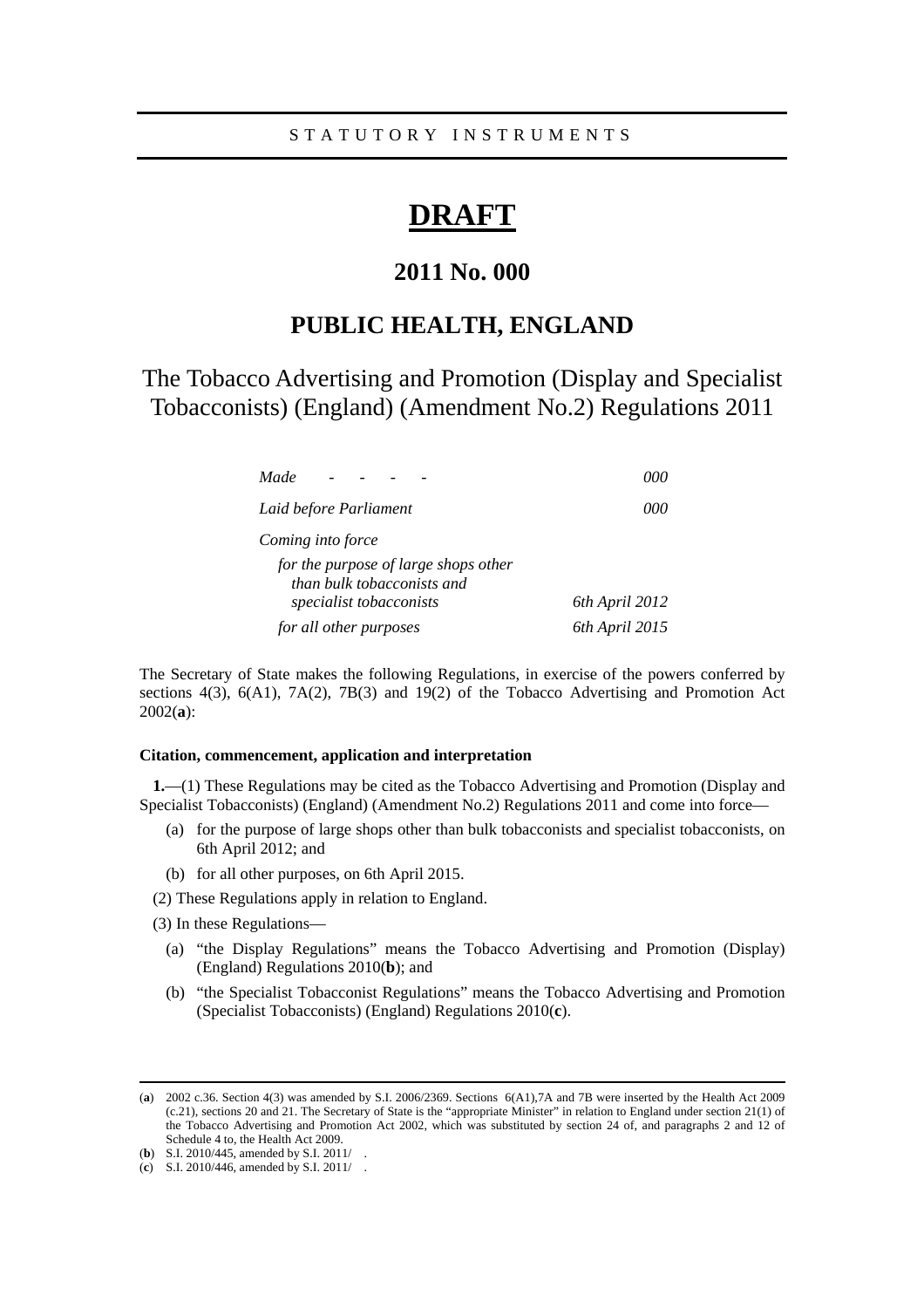#### **Amendment of the Display Regulations**

**2.** The Display Regulations are amended as follows—

- (a) in regulation 4 (display as a consequence of a requested display), in paragraph  $(2)(b)$ , for "0.75" substitute "1.5";
- (b) for regulation 6 (display during restocking), substitute:

### "**Incidental displays**

**6.**—(1) No offence is committed under section 7A(1) of the Act (prohibition of tobacco displays) by a display of tobacco products in a storage unit if that display complies with the requirements of paragraph (2).

(2) The requirements of this paragraph are that—

- (a) the display—
	- (i) occurs in the course of an activity listed in paragraph (3) being actively carried out in the ordinary course of business in relation to tobacco products;
	- (ii) is solely as a consequence of that activity being carried out; and
	- (iii) lasts for no longer than is necessary in order to allow that activity to be carried out; and
- (b) the area of storage unit displayed does not exceed 1.5 square metres.

(3) The activities referred to in paragraph  $(2)(a)(i)$  are—

- (a) assessing stock levels for the purposes of stock control;
- (b) restocking;
- (c) staff training;
- (d) cleaning of the storage unit;
- (e) maintenance of the storage unit;
- (f) refurbishment of the storage unit.

 $(4)$  No offence is committed under section  $7A(1)$  of the Act by a display of tobacco products outside a storage unit during restocking if—

- (a) the tobacco products are displayed in the course of being placed in the storage unit only; and
- (b) the display lasts for no longer than is necessary to place the products in the storage unit."; and

(c) after regulation 9 (revocation) insert—

#### "**Review**

**10.**—(1) Before the end of each review period, the Secretary of State must—

- (a) carry out a review of the provisions of these Regulations,
- (b) set out the conclusions of the review in a report, and
- (c) publish the report.
- (2) The report must in particular—
	- (a) set out the objectives intended to be achieved by the regulatory system which is the subject of these provisions;
	- (b) assess the extent to which those objectives are achieved; and
	- (c) assess whether those objectives remain appropriate and, if so, the extent to which they could be achieved with a system that imposes less regulation.
- (3) "Review period" means—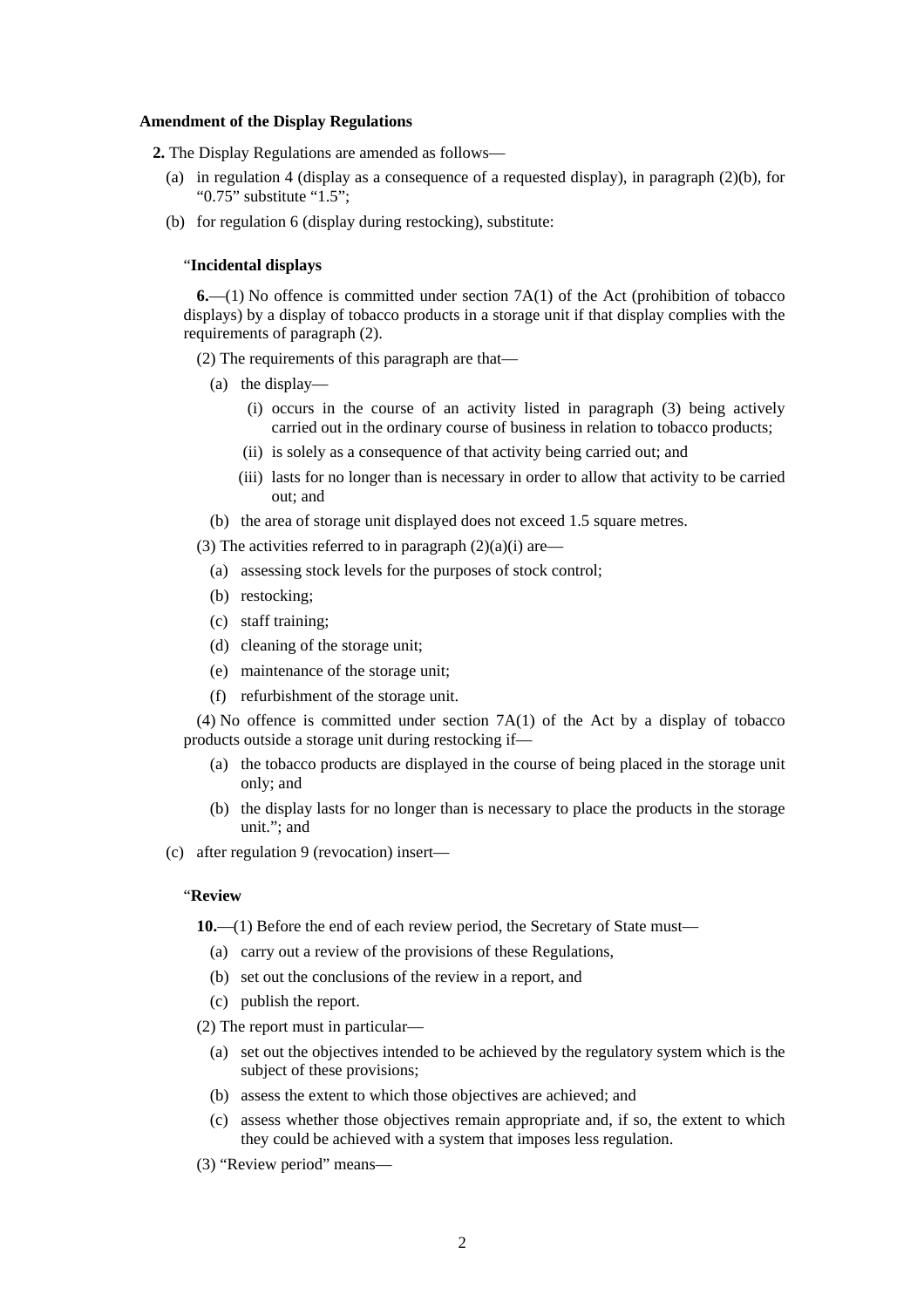- (a) the period of five years beginning with the day on which these Regulations come fully into force, and
- (b) subject to paragraph (4), each successive period of five years.

(4) If a report under this regulation is published before the last day of the review period to which it relates, the following review period is to begin with the day on which that report is published.".

### **Amendment of the Specialist Tobacconist Regulations**

**3.** The Specialist Tobacconist Regulations are amended as follows—

- (a) in regulation 2 (advertising in specialist tobacconists), in paragraph (4)(a), for "not more than half" substitute "half or more"; and
- (b) after regulation 4 (revocation) insert—

#### "**Review**

**5.**—(1) Before the end of each review period, the Secretary of State must—

- (a) carry out a review of the provisions of these Regulations,
- (b) set out the conclusions of the review in a report, and
- (c) publish the report.

(2) The report must in particular—

- (a) set out the objectives intended to be achieved by the regulatory system which is the subject of these provisions;
- (b) assess the extent to which those objectives are achieved; and
- (c) assess whether those objectives remain appropriate and, if so, the extent to which they could be achieved with a system that imposes less regulation.
- (3) "Review period" means—
	- (a) the period of five years beginning with the day on which these Regulations come fully into force, and
	- (b) subject to paragraph (4), each successive period of five years.

(4) If a report under this regulation is laid before Parliament before the last day of the review period to which it relates, the following review period is to begin with the day on which that report is published.".

Signed by authority of the Secretary of State for Health

*Name* Parliamentary Under Secretary of State Date Department of Health

# **EXPLANATORY NOTE**

#### *(This note is not part of the Regulations)*

These Regulations amend the Tobacco Advertising and Promotion (Display) (England) Regulations 2010 (the "Display Regulations") and the Tobacco Advertising and Promotion (Specialist Tobacconists) (England) Regulations 2010 (the "Specialist Tobacconist Regulations").

The Display Regulations provide for exemptions from the prohibition of tobacco displays imposed by section 7A(1) of the Tobacco Advertising and Promotion Act 2002 ("the Act").